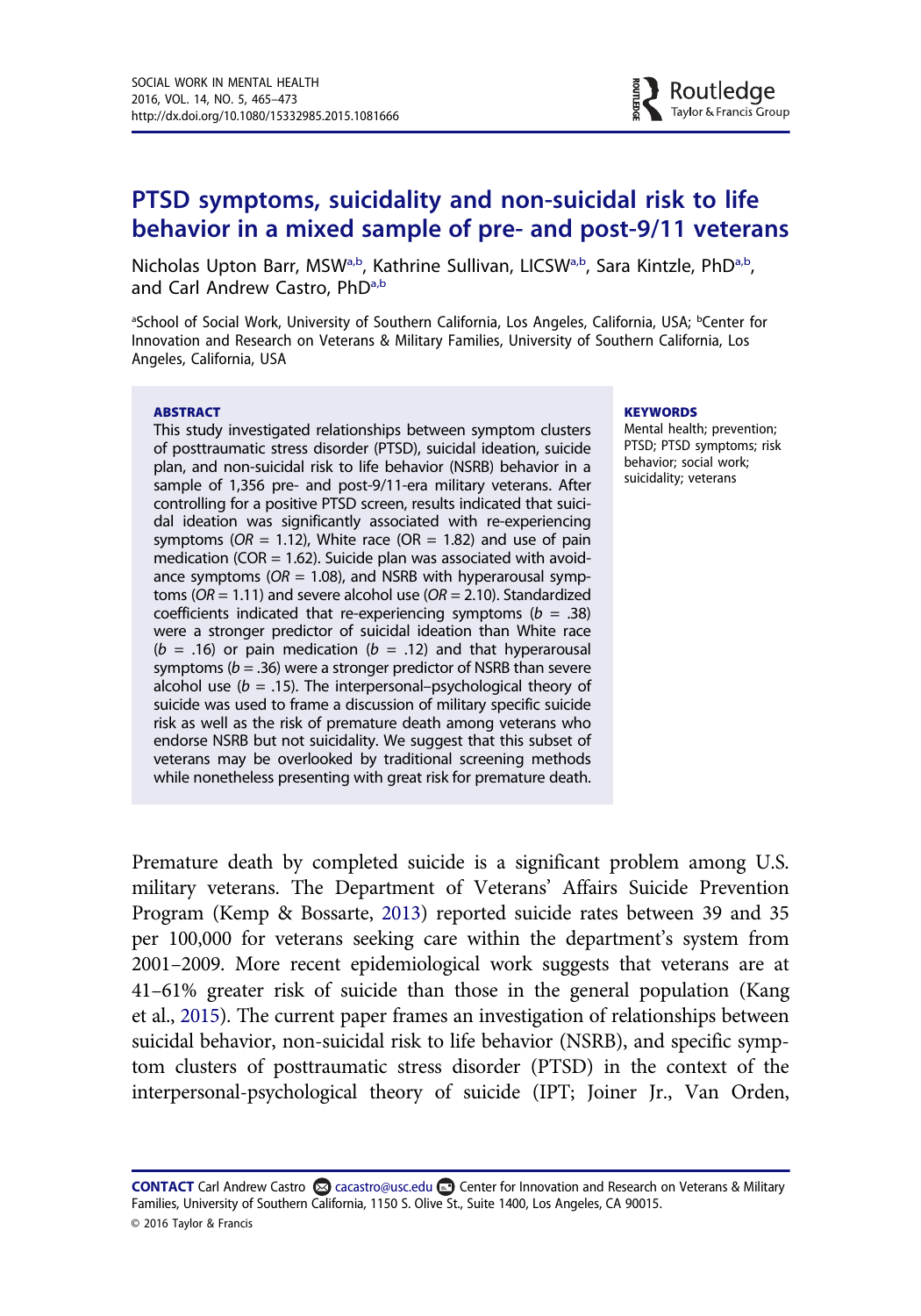Witte, & Rudd, [2009\)](#page-7-1) in order to contribute to a more nuanced understanding of veterans' suicidality and NSRB.

Many military veterans struggle to cope with psychological and behavioral health challenges associated with their service. Evidence has accumulated in support of IPT, which suggests that individuals complete suicide in the context of perceived burdensomness, thwarted belonging, and acquired capability for suicide. In this framework, military veterans may present with increased capability for suicide as a result of training and combat experiences which habituate them to psychological and physical pain (Bryan, Cukrowicz, West, & Morrow, [2010](#page-7-2); Joiner et al., [2009\)](#page-7-1). In addition, Castro and Kintzle ([2014\)](#page-7-3) have suggested that loss of military social connections associated with transitioning from military to civilian life presents a risk for development of a perception of thwarted belonging.

Recent work indicates that the prevalence of PTSD among veterans of the conflicts in Iraq and Afghanistan is between 13.5% and 15.8% in deployed veterans and 10.9% in nondeployed veterans (Dursa, Reinhard, Barth, & Schneiderman, [2014\)](#page-7-4). PTSD has been associated with negative health outcomes and increased mortality among veterans (McFall & Cook, [2006\)](#page-8-1); in one study, two thirds of veterans' deaths were attributed to preventable behavioral causes such as accidents and substance abuse (Drescher, Rosen, Burling, & Foy, [2003\)](#page-7-5).

The relationship between PTSD and premature death in veterans thus extends beyond suicidality. Several studies have found evidence of increased mortality in veterans relative to nonveteran populations (Kang et al., [2015](#page-7-0); Watanabe & Kang, [1996\)](#page-8-2) where excess mortality was chiefly attributed to external causes, such as automobile accidents, which may reflect risk-taking behavior. Consistent with IPT, we suggest that some veterans may be at elevated risk for engaging in NSRB as a result of PTSD and habituation to danger acquired through military experience.

The current study seeks to contribute to a more nuanced understanding of PTSD-related risks faced by veterans in two ways. First, we examine associations between suicidal behavior and specific PTSD symptom clusters while controlling for overall PTSD severity. While previous research has demonstrated a link between re-experiencing symptoms and suicidality (Bell & Nye, [2007\)](#page-7-6), this finding has not been replicated in a mixed sample that includes both pre- and post-9/11-era veterans.

We hypothesize that individual PTSD symptom clusters will be associated with suicidal ideation and suicide plan after controlling for clinically significant PTSD symptoms, the use of pain medication, and severe alcohol use. Additionally, we hypothesize that NSRB will be positively associated with an individual PTSD symptom cluster after controlling for current use of pain medication and severe alcohol use.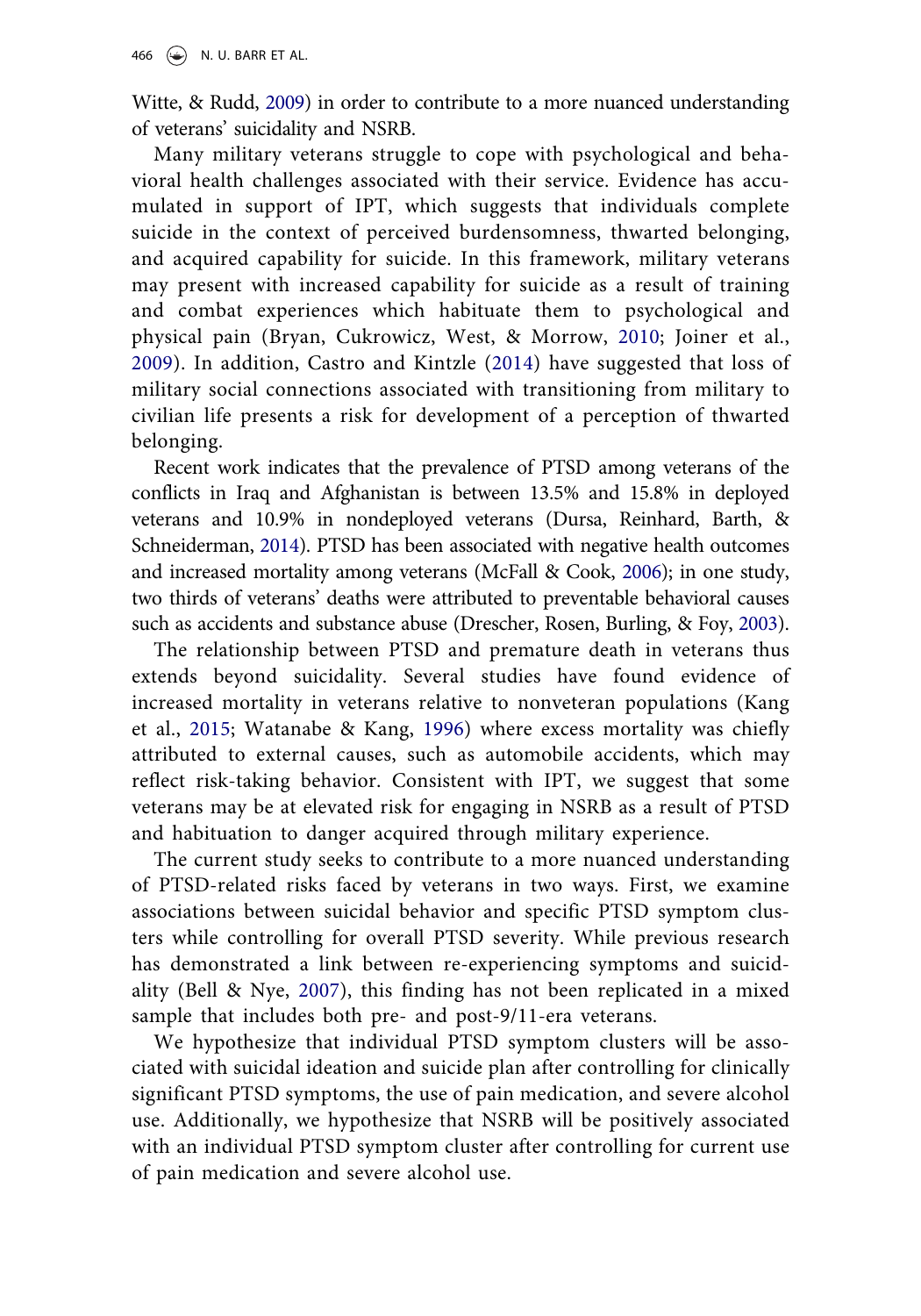# **Method**

#### Participants and procedure

Data for these analyses were drawn from a survey of veterans living in Southern California. The survey was completed between August 2013 and March 2014 by a total of 1,356 veterans. In order to capture the diversity of the veteran population in the area, survey participants were identified through a mixed, non-probability sampling strategy. Contact information data from a state agency was leveraged to capture veterans who reported California residency at separation from military service. Via an e-mail containing a link to the survey, the state agency invited veterans living within one large Southern California county to participate. Further, a local information center was enlisted to recruit participants from among the individuals who called the center and identified as veterans. Those who were willing to be contacted about the study received a call from a member of the research team and were sent a link to the survey or a paper copy if they agreed to participate.

Additionally, the research team partnered with a national veterans agency, local agencies serving the county veteran population, and college veterans agencies and organizations. The national agency identified veterans in the target area using zip codes; these veterans were invited to participate using an online survey link. Several local agencies also participated in the recruitment process through two different approaches. These agencies emailed a link to the survey to their clients or invited research team members to agency events where participants completed paper and pencil instruments. Similarly, college veteran organizations also recruited participants through the online survey link or at data collection events. Finally, participants were recruited through advertising, a public service announcement and social media campaigns. All surveys were completed online or in paper-and-pencil format. Participants received a \$15 gift card for completing the survey, which took 30–90 minutes. Participants' demographic characteristics are presented in [Table 1](#page-3-0).

### **Measures**

Consistent with previous studies investigating psychological factors and behavioral risk in veterans (Boscarino, [2006;](#page-7-7) Hooper et al., [2006\)](#page-7-8), rank at separation and pre or post 9/11 service era were included as dichotomous control variables. Rank was computed based on veteran report of pay grade at time of discharge and dichotomized to account for enlisted personnel and officers assessed using a 0 (no) 1 (yes) format. The dichotomous control variables current use of pain medication and severe alcohol use were also included due to their empirical links to PTSD symptoms in veteran populations (Beckham et al., [1997;](#page-7-9) Calhoun, Elter, Jones, Kudler, & Straits-Tröster, [2008;](#page-7-10) Lew et al.,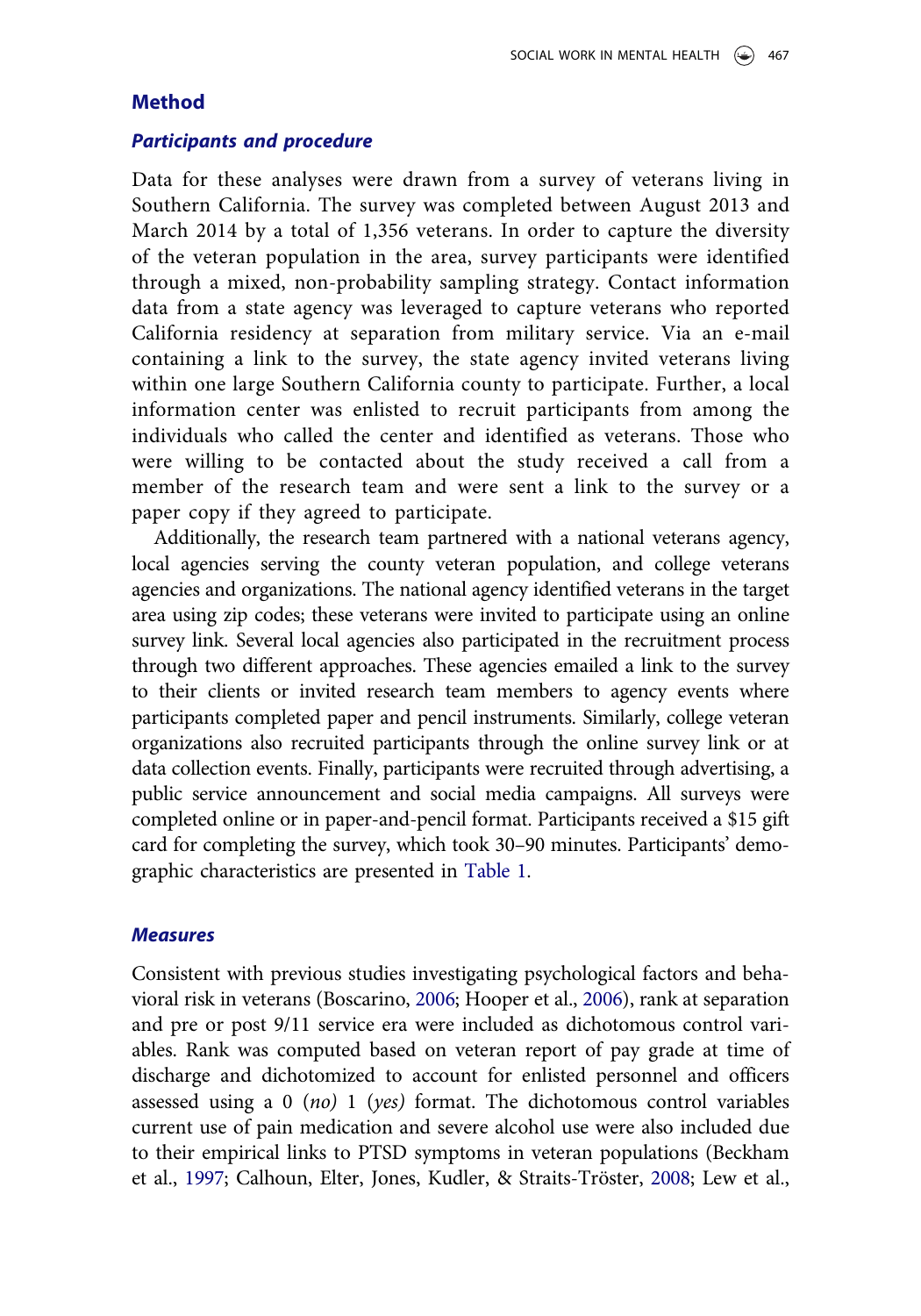#### 468  $\left(\bigcirc\right)$  N. U. BARR ET AL.

| Characteristic                 | $\mathsf{n}$ | $\%$  | Mean (SD)    | Min  | Max   |
|--------------------------------|--------------|-------|--------------|------|-------|
| Age                            | 1,353        |       |              |      |       |
| $18 - 20$                      |              | 0.07  |              |      |       |
| $21 - 25$                      |              | 3.92  |              |      |       |
| $26 - 30$                      |              | 13.97 |              |      |       |
| $31 - 40$                      |              | 20.77 |              |      |       |
| $41 - 50$                      |              | 16.41 |              |      |       |
| $51 - 60$                      |              | 26.53 |              |      |       |
| $61 - 70$                      |              | 13.75 |              |      |       |
| Over 71                        |              | 4.58  |              |      |       |
| Race                           |              |       |              |      |       |
| American Indian/Alaska native  |              | 3.69  |              |      |       |
| Asian                          |              | 5.31  |              |      |       |
| African American               |              | 31.86 |              |      |       |
| Hawaiian/Pacific Islander      |              | 1.84  |              |      |       |
| White                          |              | 34.00 |              |      |       |
| Latino                         |              | 26.03 |              |      |       |
| Other                          |              | 4.06  |              |      |       |
| <b>Taking pain medication</b>  | 1207         | 38    |              |      |       |
| Severe alcohol use             | 1112         | 17.27 |              |      |       |
| Post 9/11 enlistment           | 1188         | 43.35 |              |      |       |
| Enlisted (vs. officer)         | 1267         | 93.92 |              |      |       |
| Clinical criteria met for PTSD | 1165         | 43.95 |              |      |       |
| Re-experiencing                | 1212         |       | 12.10 (6.30) | 5.00 | 25.00 |
| Avoidance                      | 1206         |       | 17.42 (8.67  | 7.00 | 35.00 |
| Hyperarousal                   | 1209         |       | 13.20 (6.39) | 5.00 | 25.00 |
| Threat to life behavior        |              |       |              |      |       |
| Suicidal ideation              | 1223         | 13.41 |              |      |       |
| Suicide plan                   | 1226         | 9.14  |              |      |       |
| Unnecessary risk to life       | 914          | 19.69 |              |      |       |

<span id="page-3-0"></span>

|  |  |  | Table 1. Sample characteristics. |
|--|--|--|----------------------------------|
|--|--|--|----------------------------------|

[2009;](#page-8-3) Stecker, Fortney, Owen, McGovern, & Williams, [2010\)](#page-8-4). Consistent with scoring guidelines for the Alcohol Use Disorders Identification Test (AUDIT; Babor et al., 1989), severe alcohol use was computed by dichotomizing the consumption subscale with scores above 6 representing severe use.

Suicide ideation, and plan, and NSRB in the previous 12 months were assessed with 0 (no) 1 (yes) dichotomous items. The item "Have you engaged in any of the following activities in the last 12 months: took unnecessary risks to life" was part of a previously validated risk behavior measure created (Adler, Bliese, McGurk, Hoge, & Castro, [2011\)](#page-7-11) and was used to assess NSRB.

The PTSD Checklist (PCL; Weathers, Litz, Herman, Huska, & Keane, [1993](#page-8-5)) was used to capture PTSD symptoms. The PCL is a 17-item measure querying how much respondents were bothered by symptoms in the last 5 days on a 5 point Likert scale ranging from 0 (not at all) to 5 (extremely). The PCL demonstrates robust psychometric properties (Chronbach's  $\alpha = .974$ ; Weathers et al., [1993](#page-8-5)). Consistent with other studies (Blanchard, Jones Alexander, Buckley, & Forneris, [1996](#page-7-12)) a clinical cut-point score of 45 was used to generate a dichotomous variable operationalizing the diagnostic threshold for PTSD. The PTSD subscales avoidance, re-experiencing, and hyperarousal were computed by summing subscale items to generate new continuous variables.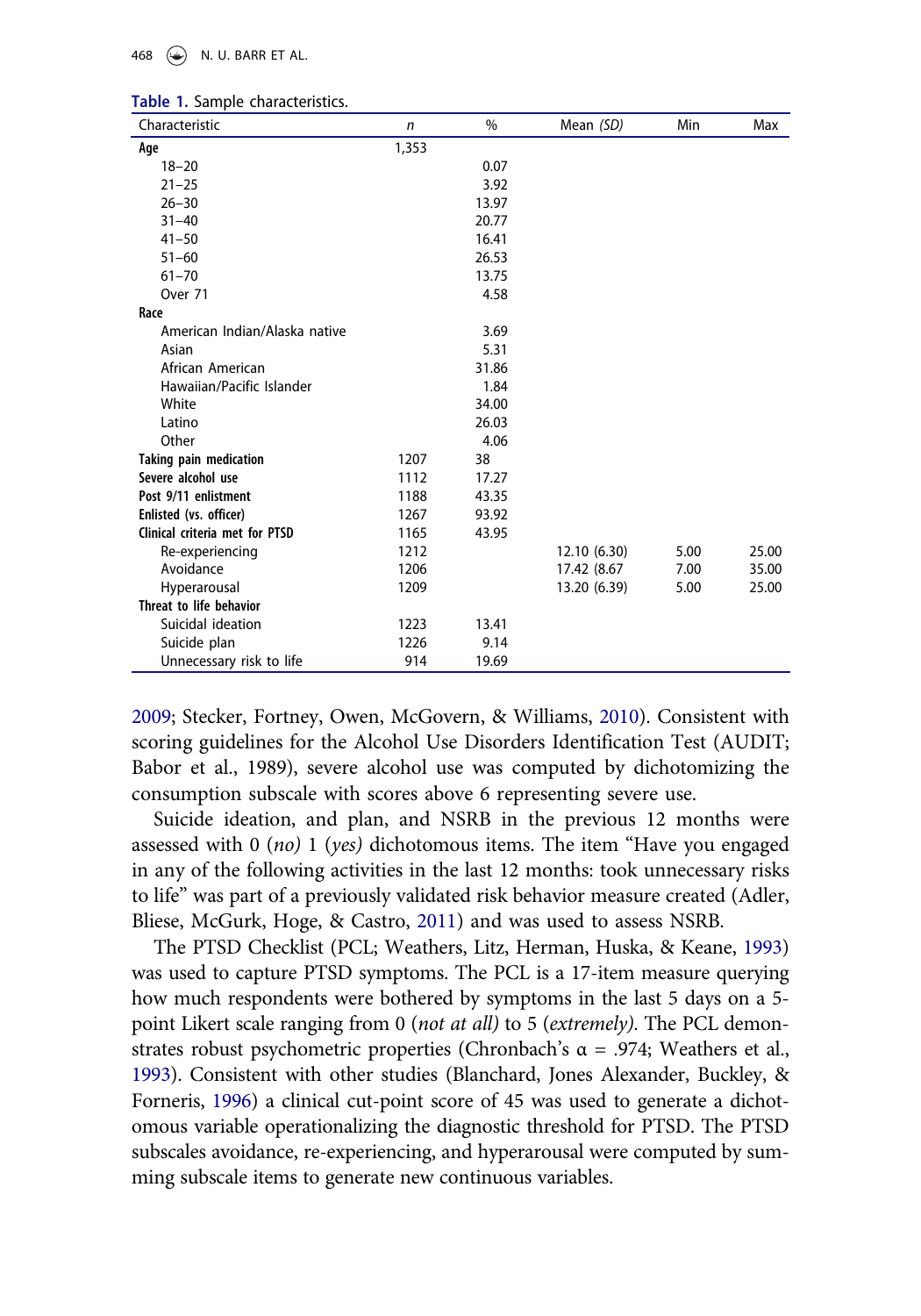### Data analysis

We employed three multivariate logistic regression models to test associations between the independent variables re-experiencing, avoidance and hyperarousal, and suicidal ideation, suicide plan, and NSRB outcomes. Control variables comprised age, race, rank at discharge, and pre- or post-9/11 military service as well as severe alcohol use, use of medication to manage pain, and the clinical cut point for PTSD. The link function was logit transformation, which is the natural parameter of the binomial distribution used in the logit model and is appropriate for models without interactions or nonlinearities (Agresti, [1996](#page-7-13)). The estimation method was maximum likelihood. All analyses were conducted in SAS 9.4.

All three models were affected by missing data. Missingness was chiefly located in outcome variables. We ran additional models which included missingness as a response category for both independent and dependent variables; missingness among independent variables was significantly associated only with missingness in outcomes. For the continuous variables reexperiencing, avoidance and hyperarousal, proportions of missingness at the scale rather than item level were .93, .89, and .91.

### **Results**

Results of logistic regression models are shown in [Table](#page-4-0) 2. Model fit was assessed first through examination of the likelihood ratio chi-square. Second, we employed The Hosmer-Lemeshow (HL) test (Hosmer & Lemesbow, [1980](#page-7-14)), where data is grouped according to predicted values from the logistic regression model and a Pearson's chi-square is applied to compare observed and expected events, to test appropriateness of a linear model without interactions. For this test the null hypothesis is that the model provides a good fit to the data, and p-values above .05 indicate appropriate fit.

|                    |      | Suicidal ideation |           | Suicide plan |           | Unnecessary risks to life |  |
|--------------------|------|-------------------|-----------|--------------|-----------|---------------------------|--|
|                    | 0R   | 95% CI            | <b>OR</b> | 95% CI       | <b>OR</b> | 95% CI                    |  |
| Age                | 0.93 | 0.75, 1.15        | 0.95      | 0.73, 1.23   | 0.81      | 0.64, 1.05                |  |
| White race         | 1.82 | 1.18, 2.81        | 1.60      | 0.95, 2.70   | 1.03      | 0.63, 1.70                |  |
| Pain medication    | 1.60 | 1.04, 2.45        | 1.45      | 0.86, 2.46   | 0.82      | 0.50, 1.35                |  |
| Severe alcohol use | 0.94 | 0.55, 1.62        | 0.83      | 0.42, 1.65   | 2.10      | 1.20, 3.70                |  |
| Post 9/11 status   | 0.89 | 0.48.166          | 0.97      | 0.45.2.07    | 0.87      | 0.42, 1.81                |  |
| Enlisted           | 1.60 | 0.53, 4.83        | 1.75      | 0.40, 7.75   | 1.91      | 0.50, 7.74                |  |
| <b>PTSD</b>        | 0.82 | 0.35, 1.90        | 0.60      | 0.21, 1.70   | 0.77      | 0.30, 1.92                |  |
| Re-experiencing    | 1.12 | 1.04, 1.19        | 1.07      | 0.99.1.17    | 1.05      | 0.98, 1.12                |  |
| Avoidance          | 1.03 | 0.97 1.09         | 1.08      | 1.01, 1.16   | 1.05      | 0.99.1.12                 |  |
| Hyperarousal       | 1.01 | 0.94, 1.08        | 0.98      | 0.89, 1.07   | 1.11      | 1.02, 1.20                |  |
| ML pseudo $R^2$    | .183 |                   | .123      |              | .324      |                           |  |
| n                  | 853  |                   | 855       |              | 617       |                           |  |

<span id="page-4-0"></span>Table 2. Logistic regression models.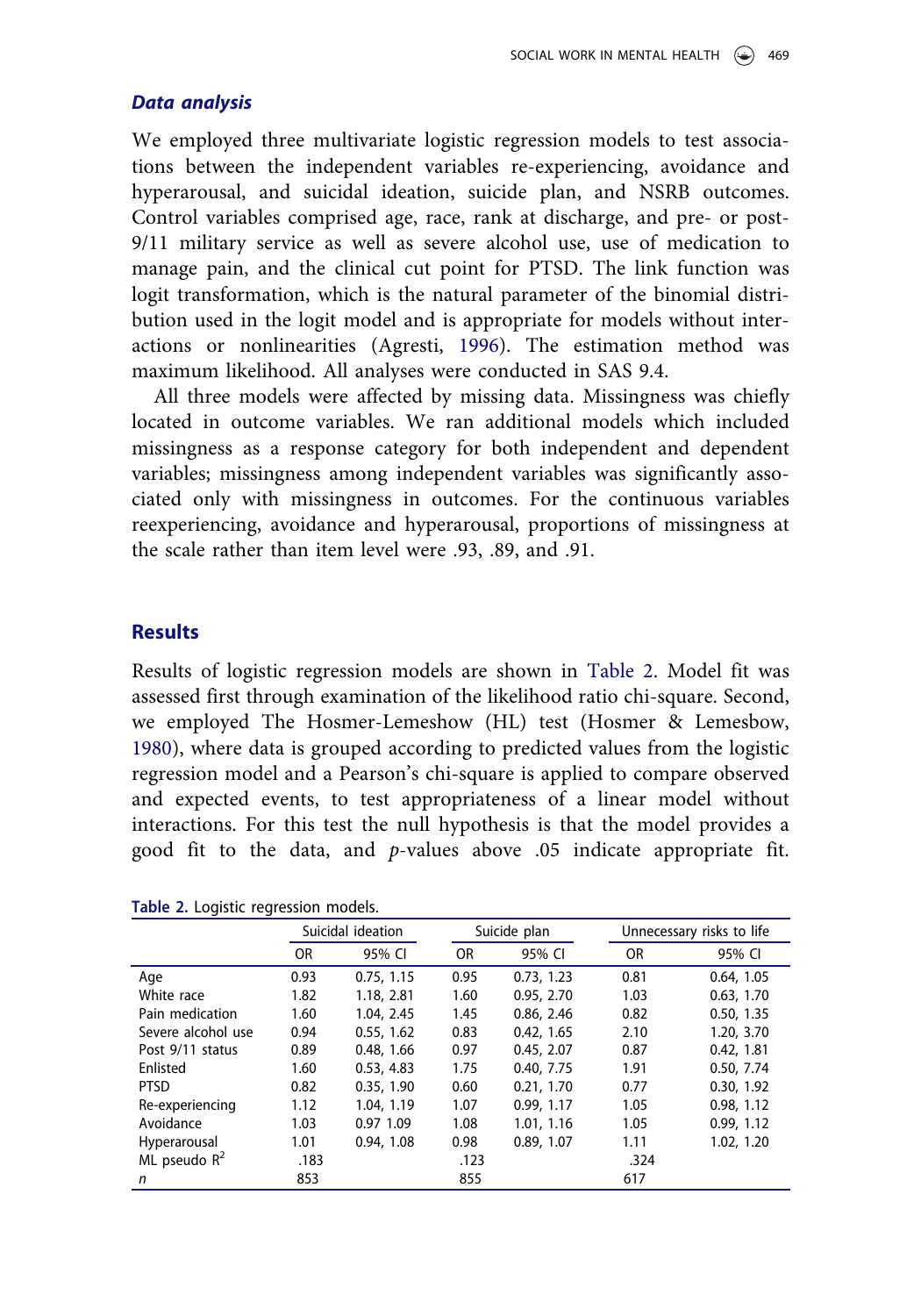Multicollinearity among PCL subscales was assessed through linear regression diagnostics and yielded variance inflation factors (VIFs) <10 for independent variables including PCL subscales and the PTSD clinical cut-point.

For model one, the likelihood ratio  $X^2 = 92.98(10)$ ,  $p < .001$ , HL test  $X^2 = 4.73$ (8),  $p < .79$  suggested good fit to the data. Model one indicated a significant positive association between suicidal ideation and White race, the use of pain medication, and re-experiencing symptoms after controlling for PTSD at the clinical cut-point. Standardized coefficients were examined to facilitate comparison between independent and control variables and indicated that re-experiencing symptoms ( $b = .38$ ) were a stronger predictor of suicidal ideation than use of pain medication ( $b = .12$ ) or White race ( $b = .16$ ). Neither severe alcohol use nor number of deployments were significantly associated with suicidal ideation.

Model two fit statistics also indicated good fit to the data, with likelihood ratio  $X^2 = 47.62(10)$ ,  $p < .001$  and HL test  $X^2 = 7.82(8)$ ,  $p < .45$ . Model two yielded significant positive associations between suicide plan and avoidance symptoms.

Finally, results of model three suggested a good fit to the data with likelihood ratio  $X^2 = 141.30(10)$ ,  $p < .001$  and HL test  $X^2 = 4.39(8)$ ,  $p < .82$ . Model three indicated significant positive associations between severe alcohol use and hyperarousal symptoms. Analysis of standardized coefficients showed that symptoms of hyperarousal  $(b = .36)$  were more than twice as strong a predictor of NSRB as severe alcohol use  $(b = .15)$ .

# **Discussion**

As hypothesized, we found significant associations between re-experiencing symptoms and suicidal ideation as well as avoidance symptoms and suicide plan after controlling for PTSD at the clinical cut-point. This finding confirms previous research linking re-experiencing symptoms and suicidal ideation in Vietnam veterans (Bell & Nye, [2007](#page-7-6)) in a mixed sample including both pre- and post-9/ 11-era veterans. Our results also support previous findings linking White race and use of pain medication to elevated risk for suicidal ideation among veterans (Kang & Bullman, [1996;](#page-7-15) Kaplan, Huguet, McFarland, & Newsom, [2007](#page-8-6)).

The current study suggests that a distinct relationship may exist between symptoms of avoidance and suicide plan. To our knowledge this finding is unique in the literature but is consistent with previous work linking avoidance symptoms, particularly psychological numbing, to chronic PTSD in veterans (Marshall et al., [2006\)](#page-8-7). It may be that in the context of chronic PTSD characterized by avoidance symptoms, constructing a plan for suicide serves to regulate distress. This interpretation is congruent with the IPT argument that behavioral avoidance and loneliness interact to generate a sense of thwarted belonging which contributes to veterans' suicide risk.

Our results indicate that NSRB was significantly associated with hyperarousal symptoms after controlling for PTSD at the clinical cut-point. This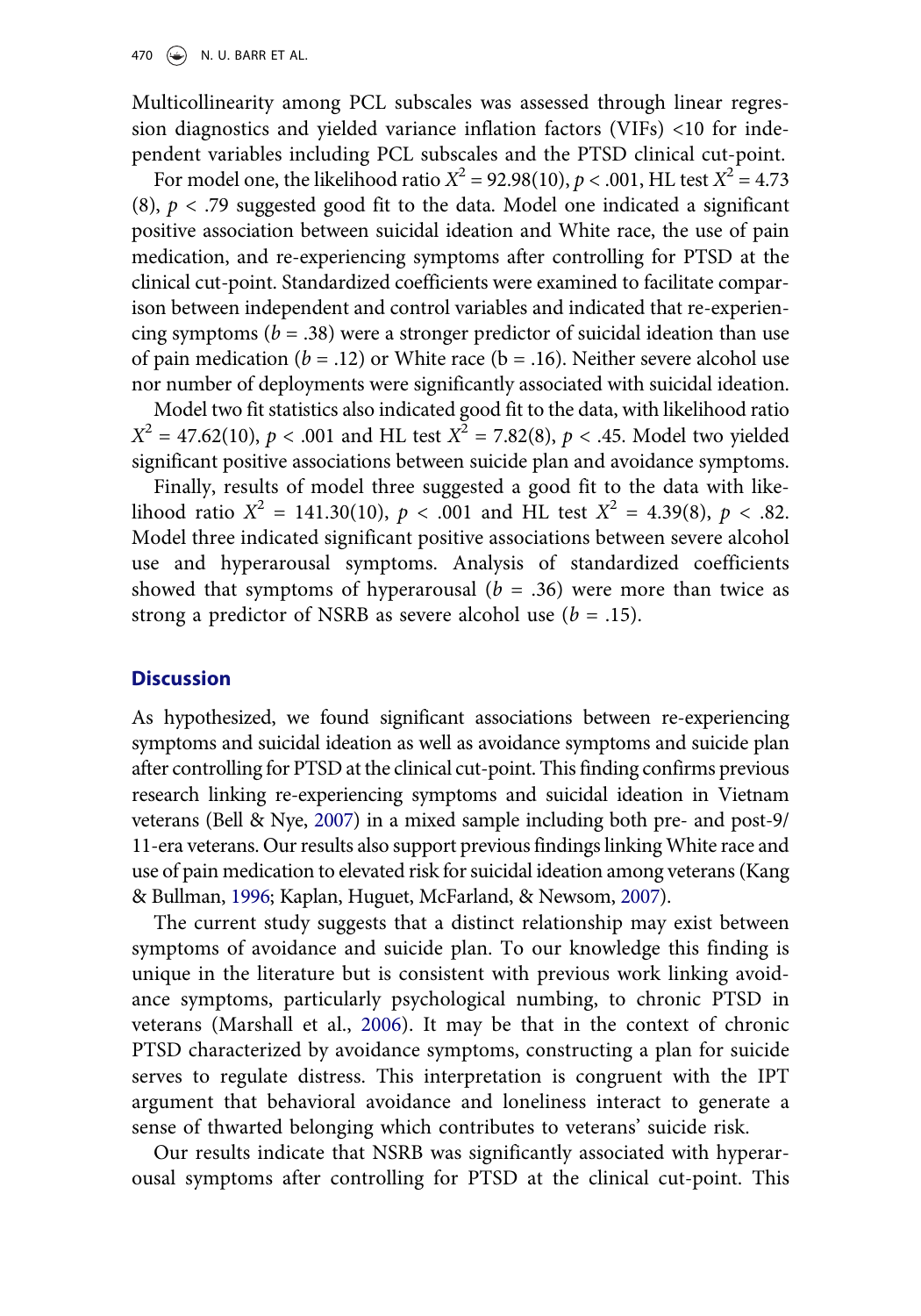finding is to our knowledge a novel one, but it is consistent with previous research demonstrating a relationship between hyperarousal, alcohol use, and interpersonal violence (Savarese, Suvak, King & King, [2001\)](#page-8-8). In the context of IPT, we suggest that habituation to pain and violence acquired through military experience may heighten risk for NSRB when accompanied by hyperarousal symptoms and heavy alcohol use. This finding merits further investigation in light of veterans' elevated mortality due to preventable behavioral causes (Drescher et al., [2003](#page-7-5)) and the fact that nearly 20% of the current sample endorsed NSRB.

The current study was subject to a number of limitations. The survey data used was cross-sectional and causal explanations of relationships between variables cannot be assumed. Veteran status could not be independently assessed by the research team beyond verification procedures conducted by individual agencies involved in sample recruitment. In addition, generalizability of results may be reduced by sampling procedures, the lack of data pertaining to specific trauma experiences, and missingness among dependent variables.

Nonetheless, we suggest that relationships between veterans' PTSD symptoms, suicidality, and NSRB merit more investigation. In particular, the constellation of hyperarousal symptoms, alcohol use, and NSRB may point to a subset of traumatized veterans who do not evince suicidality but may be at risk for premature death from preventable causes. The complex relationships between PTSD symptom clusters, suicidality, and NSRB argue for a more nuanced approach to diagnosis and treatment of PTSD in order to adequately address the risk of veterans' premature death. We argue that these findings are of particular relevance to social workers, who often comprise the majority of front-line clinical staff responsible for screening and treating veterans both in Veterans Health Administration clinics and in the community.

#### Acknowledgments

We are grateful to our many colleagues, friends, and supporters who worked tirelessly to complete this work, in particular Dr. Anthony Hassan and the team with the USC Center for Innovation and Research on Veterans and Military Families. We also thank Alice Kim, Diana Ray-Letourneau, and Sara Ozuna for their valuable contributions to this project. Finally, we are indebted to the veterans who participated in the study, who opened up their lives to us, and through their self-disclosure enable us to help other veterans. We salute you!

# Funding

We are especially grateful to our generous foundation and corporate sponsors: Newman's Own Foundation, Deloitte, UniHealth Foundation, and Prudential, without whom this project would not have been possible.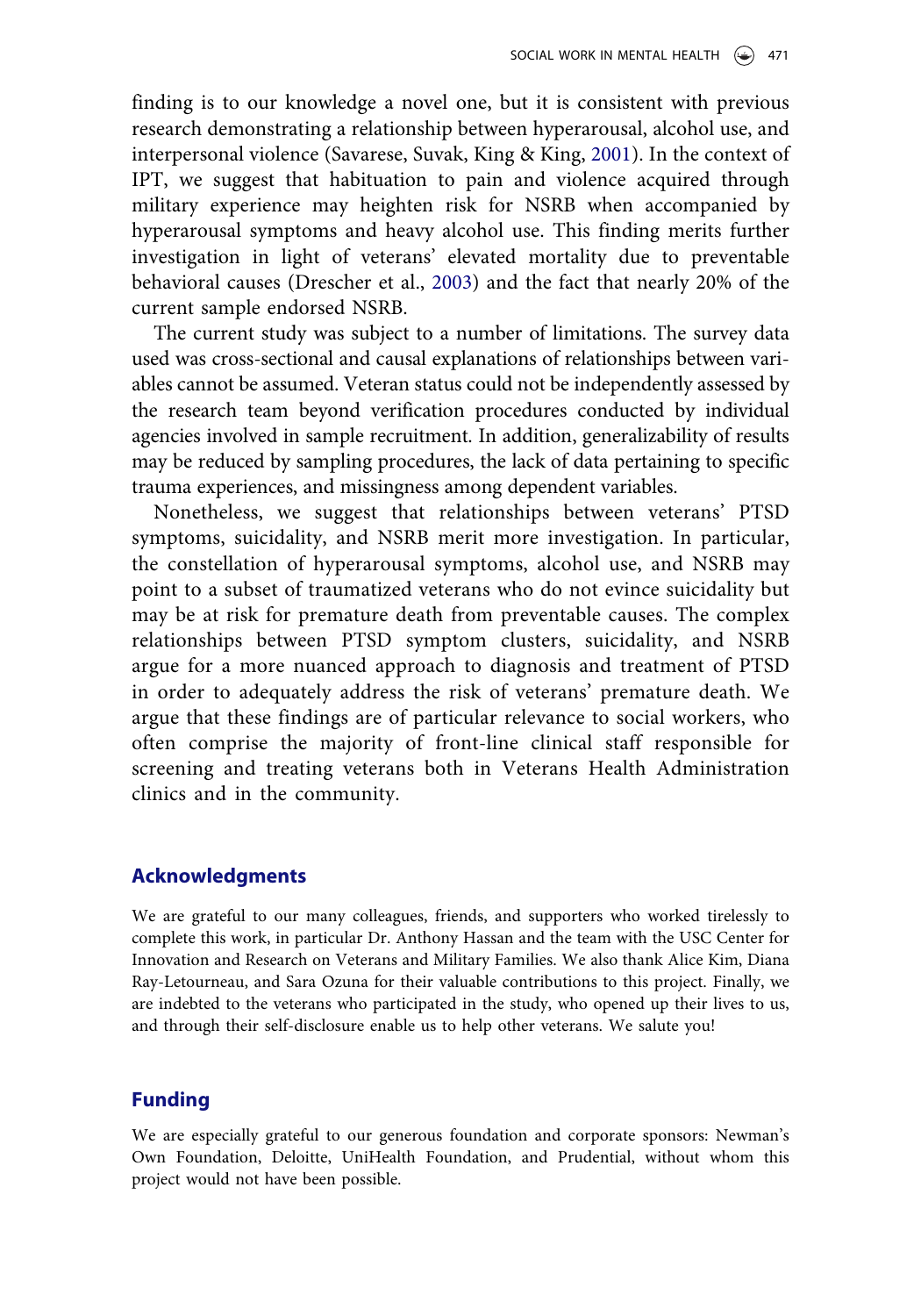# **References**

- <span id="page-7-11"></span>Adler, A. B., Bliese, P. D., McGurk, D., Hoge, C. W., & Castro, C. A. (2011). Battlemind debriefing and battlemind training as early interventions with soldiers returning from Iraq. Sport, Exercise, and Performance Psychology, 1, 66–83. doi:[10.1037/2157-3905.1.S.66](http://dx.doi.org/10.1037/2157-3905.1.S.66)
- <span id="page-7-13"></span>Agresti, A. (1996). An introduction to categorical data analysis (Vol. 135). New York, NY: Wiley.
- <span id="page-7-9"></span>Beckham, J. C., Crawford, A. L., Feldman, M. E., Kirby, A. C., Hertzberg, M. A., Davidson, J. R. T., & Moore, S. D. (1997). Chronic posttraumatic stress disorder and chronic pain in Vietnam combat veterans. Journal of Psychosomatic Research, 43(4), 379–389. doi:[10.1016/](http://dx.doi.org/10.1016/S0022-3999(97)00129-3) [S0022-3999\(97\)00129-3](http://dx.doi.org/10.1016/S0022-3999(97)00129-3)
- <span id="page-7-6"></span>Bell, J. B., & Nye, E. C. (2007). Specific symptoms predict suicidal ideation in Vietnam combat veterans with chronic post-traumatic stress disorder. Military Medicine, 172(11), 1144–1147. doi:[10.7205/MILMED.172.11.1144](http://dx.doi.org/10.7205/MILMED.172.11.1144)
- <span id="page-7-12"></span>Blanchard, E. B., Jones Alexander, J., Buckley, T. C., & Forneris, C. A. (1996). Psychometric properties of the PTSD Checklist (PCL). Behaviour Research and Therapy, 34, 669–673. doi:[10.1016/0005-7967\(96\)00033-2](http://dx.doi.org/10.1016/0005-7967(96)00033-2)
- <span id="page-7-7"></span>Boscarino, J. A. (2006). Posttraumatic stress disorder and mortality among US Army veterans 30 years after military service. Annals of Epidemiology, 16(4), 248–256. doi:[10.1016/j.](http://dx.doi.org/10.1016/j.annepidem.2005.03.009) [annepidem.2005.03.009](http://dx.doi.org/10.1016/j.annepidem.2005.03.009)
- <span id="page-7-2"></span>Bryan, C. J., Cukrowicz, K. C., West, C. L., & Morrow, C. E. (2010). Combat experience and the acquired capability for suicide. Journal of Clinical Psychology, 66(10), 1044–1056. doi:[10.1002/jclp.v66:10](http://dx.doi.org/10.1002/jclp.v66:10)
- <span id="page-7-10"></span>Calhoun, P. S., Elter, J. R., Jones, E. R., Jr, Kudler, H., & Straits-Tröster, K. (2008). Hazardous alcohol use and receipt of risk-reduction counseling among US veterans of the wars in Iraq and Afghanistan. Journal of Clinical Psychiatry, 69, 1686–1693. doi:[10.4088/JCP.v69n1103](http://dx.doi.org/10.4088/JCP.v69n1103)
- <span id="page-7-3"></span>Castro, C. A., & Kintzle, S. (2014). Suicides in the military: The post-modern combat veteran and the Hemingway effect. Current Psychiatry Reports, 16(8), 1–9. doi:[10.1007/s11920-014-](http://dx.doi.org/10.1007/s11920-014-0460-1) [0460-1](http://dx.doi.org/10.1007/s11920-014-0460-1)
- <span id="page-7-5"></span>Drescher, K. D., Rosen, C. S., Burling, T. A., & Foy, D. W. (2003). Causes of death among male veterans who received residential treatment for PTSD. Journal of Traumatic Stress, 16 (6), 535–543. doi:[10.1023/B:JOTS.0000004076.62793.79](http://dx.doi.org/10.1023/B:JOTS.0000004076.62793.79)
- <span id="page-7-4"></span>Dursa, E. K., Reinhard, M. J., Barth, S. K., & Schneiderman, A. I. (2014). Prevalence of a positive screen for PTSD among OEF/OIF and OEF/OIF-era veterans in a large population-based cohort. Journal of Traumatic Stress, 27(5), 542–549. doi:[10.1002/jts.21956](http://dx.doi.org/10.1002/jts.21956)
- <span id="page-7-8"></span>Hooper, T. I., DeBakey, S. F., Bellis, K. S., Kang, H. K., Cowan, D. N., Lincoln, A. E., & Gackstetter, G. D. (2006). Understanding the effect of deployment on the risk of fatal motor vehicle crashes: A nested case–control study of fatalities in Gulf War era veterans, 1991–1995. Accident Analysis & Prevention, 38(3), 518–525. doi:[10.1016/j.aap.2005.11.009](http://dx.doi.org/10.1016/j.aap.2005.11.009)
- <span id="page-7-14"></span>Hosmer, D. W., & Lemesbow, S. (1980). Goodness of fit tests for the multiple logistic regression model. Communications in Statistics-Theory and Methods, 9(10), 1043–1069. doi:[10.1080/03610928008827941](http://dx.doi.org/10.1080/03610928008827941)
- <span id="page-7-1"></span>Joiner Jr., T. E., Van Orden, K. A., Witte, T. K., & Rudd, M. D. (2009). The interpersonal theory of suicide: Guidance for working with suicidal clients. Washington, DC: American Psychological Association.
- <span id="page-7-15"></span>Kang, H. K., & Bullman, T. A. (1996). Mortality among US veterans of the Persian Gulf War. New England Journal of Medicine, 335(20), 1498–1504. doi:[10.1056/NEJM199611143352006](http://dx.doi.org/10.1056/NEJM199611143352006)
- <span id="page-7-0"></span>Kang, H. K., Bullman, T. A., Smolenski, D. J., Skopp, N. A., Gahm, G. A., & Reger, M. A. (2015). Suicide risk among 1.3 million veterans who were on active duty during the Iraq and Afghanistan wars. Annals of Epidemiology, 25(2), 96–100.